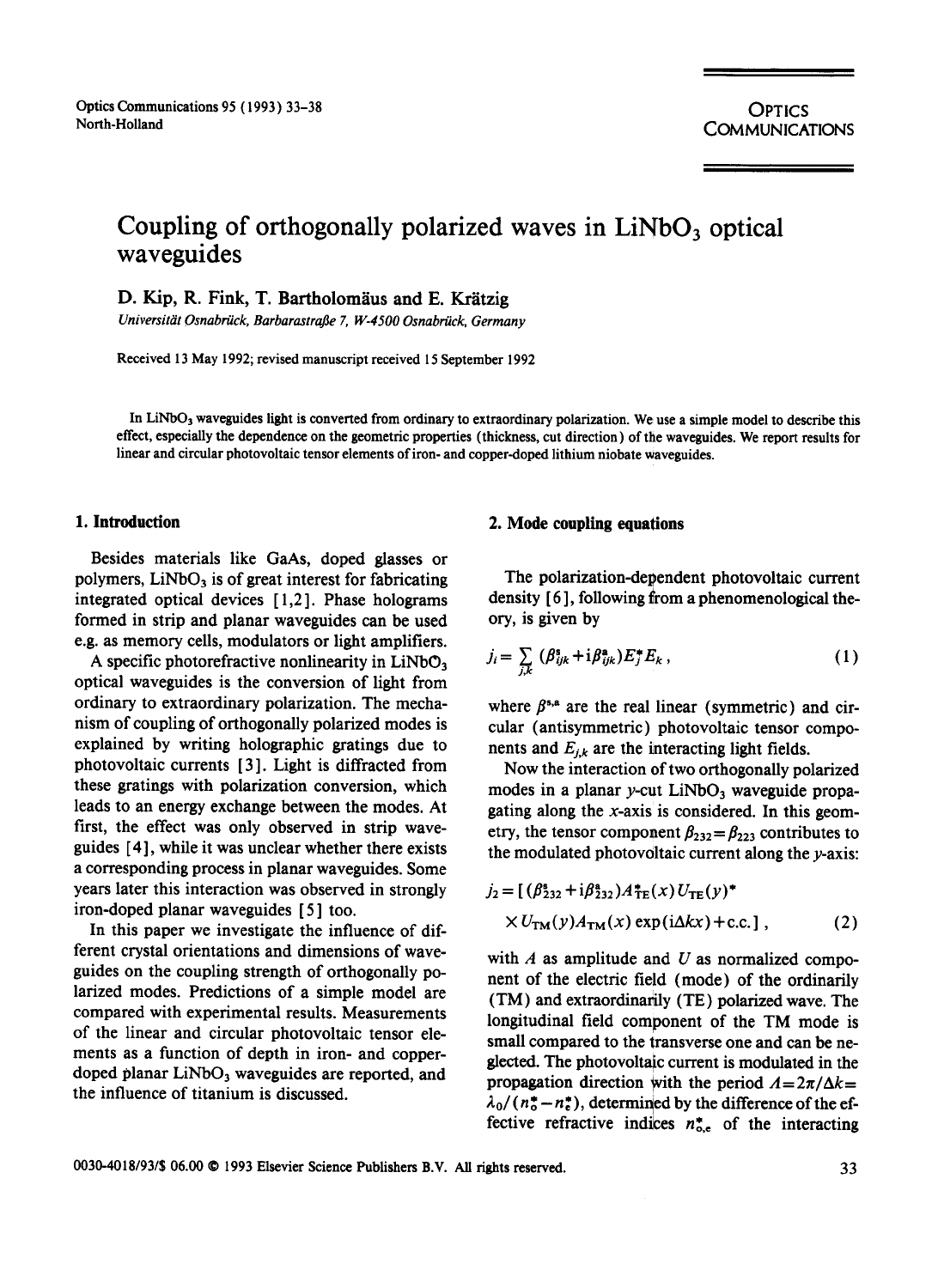modes. Here  $\lambda_0$  is the vacuum light wavelength. Instead of  $\beta$  it is convenient to use  $\beta^I$  defined as  $\beta^I$  =  $2\beta/(c\epsilon_0\sqrt{n_0^*n_e^*})$ , where c and  $\epsilon_0$  are the vacuum light velocity and dielectric field constant.

Neglecting diffusion effects, the total current density in the crystal consists of drift and photovoltaic contributions. The resulting space charge field  $E_{sc}$ follows from the continuity equation in form of a differential equation [7] and has, in the considered planar geometry, components in  $x$ - and  $y$ -direction. The space charge field  $E_{\rm sc,2}$  in y-direction leads to a perturbation of the dielectric tensor or a phase grating via the electrooptic effect:

$$
\Delta \epsilon_{23} = -n_0^{*2} n_e^{*2} r_{232} E_{\text{sc},2} , \qquad (3)
$$

where  $r_{232}$  is the electrooptic tensor component. The perturbation of the dielectric tensor has unshifted components according to  $\beta_{232}^s$  and components shifted by  $\pi/2$  according to  $\beta_{232}^2$ , relative to the isophase surfaces where  $\Delta kx$  is equal to  $2\pi$ . As it is well known [8], the shifted components lead to a stationary energy exchange between the orthogonally polarized light waves, while the unshifted parts only influence the relative phases.

The coupling equations for orthogonally polarized modes  $[5,9]$  can be written in the form:

$$
\frac{dA_{\text{TE}}}{dx} = \sqrt{\frac{n_o^* h_{\text{TM}}}{n_o^* h_{\text{TE}}}} (i\gamma'' + \gamma') |A_{\text{TM}}|^2 A_{\text{TE}}
$$
  
-(\alpha\_{\text{TE}}/2)A\_{\text{TE}},  

$$
\frac{dA_{\text{TM}}}{dx} = \sqrt{\frac{n_o^* h_{\text{TE}}}{n_o^* h_{\text{TM}}}} (i\gamma'' - \gamma') |A_{\text{TE}}|^2 A_{\text{TM}} \tag{4}
$$
  
-(\alpha\_{\text{TM}}/2)A\_{\text{TM}} , (5)

$$
-(\alpha_{\rm TM}/2)A_{\rm TM}\,,
$$

with

$$
\gamma' = \frac{\omega \epsilon_0 n_0^{*2} n_e^{*2}}{4\sigma} \eta r_{232} \beta_{232}^{\mathrm{a},\mathrm{I}}, \tag{6}
$$

$$
\gamma'' = \frac{\omega \epsilon_0 n_0^{*2} n_e^{*2}}{4\sigma} \eta r_{232} \beta_{232}^{*1}, \qquad (7)
$$

$$
\eta = \frac{1}{\sqrt{h_{\rm TE}nh_{\rm TM}}} \int U_{\rm TE}^* U_{\rm sc,2}^* U_{\rm TM} \, \mathrm{d}y \,. \tag{8}
$$

Here  $h$  is the effective thickness of the TE and TM mode, according to the normalization  $\int U_i^* U_i dy =$  $h_i \delta_{ij}$ ,  $\sigma$  is the conductivity,  $\alpha$  is the absorption coefficient, and  $\omega$  is the light frequency. The dimensionless factor  $n$  accounts for the spatial overlap of the interacting light fields with the space charge field. The spatial distribution of the space charge field,  $U_{sc,2}$ , is a solution of the differential equation

$$
\left(\frac{d^2}{dy^2} - (\Delta k)^2\right) U_{sc,2}(y) = \frac{-1}{\sigma A_{sc,2}(x)} \frac{d^2}{dy^2} j_2(x, y)
$$

$$
= \frac{d^2}{dy^2} \left[U_{TE}^*(y) U_{TM}(y)\right], \tag{9}
$$

with the separation of the space charge field

$$
E_{\text{sc},2}(x, y) = A_{\text{sc},2}(x) U_{\text{sc},2}(y) = -(\beta_{232}^* + i\beta_{232}^*)/\sigma
$$
  
 
$$
\times A_{\text{TE}}(x) A_{\text{TM}}(x) e^{i\Delta k z} U_{\text{sc},2}(y) .
$$
 (10)

The real part  $y'$  of the coupling constant determines the energy exchange, and the modulus  $|i\gamma'' \pm \gamma'|$  the diffraction efficiency. Because of the nonlinearity of the coupling equations  $(4, 5)$  they can only be solved by numerical methods #1.

#### 3. Influence of geometry

To discuss the dependence of the space charge field on the waveguide properties in a simple model, we consider a thin y-cut crystal of thickness  $2d$  (fig. 1).

<sup>#1</sup> An analytical solution for the diffraction efficiency, as described in ref. [5], is not exact. The amplitude of the diffraction grating depends on the modulation  $m = \sqrt{I_{TE}I_{TM}}/I_{T}$  $(I_{TE} + I_{TM})$  of the interacting modes, and the intensities I in the waveguide depend on the strength of energy exchange. Therefore the real part  $y'$  (which has to be calculated numerically) influences the diffraction efficiency.



Fig. 1. Thin birefringent y-cut crystal of thickness 2d. Here  $j_2(x)$ is the current density modulation in x-direction, and  $j_2(y)$  in ydirection (for various indices  $l$ ). The dashed lines separate oppositely directed current domains with period  $\Lambda = \lambda_o / |n_e - n_o|$ .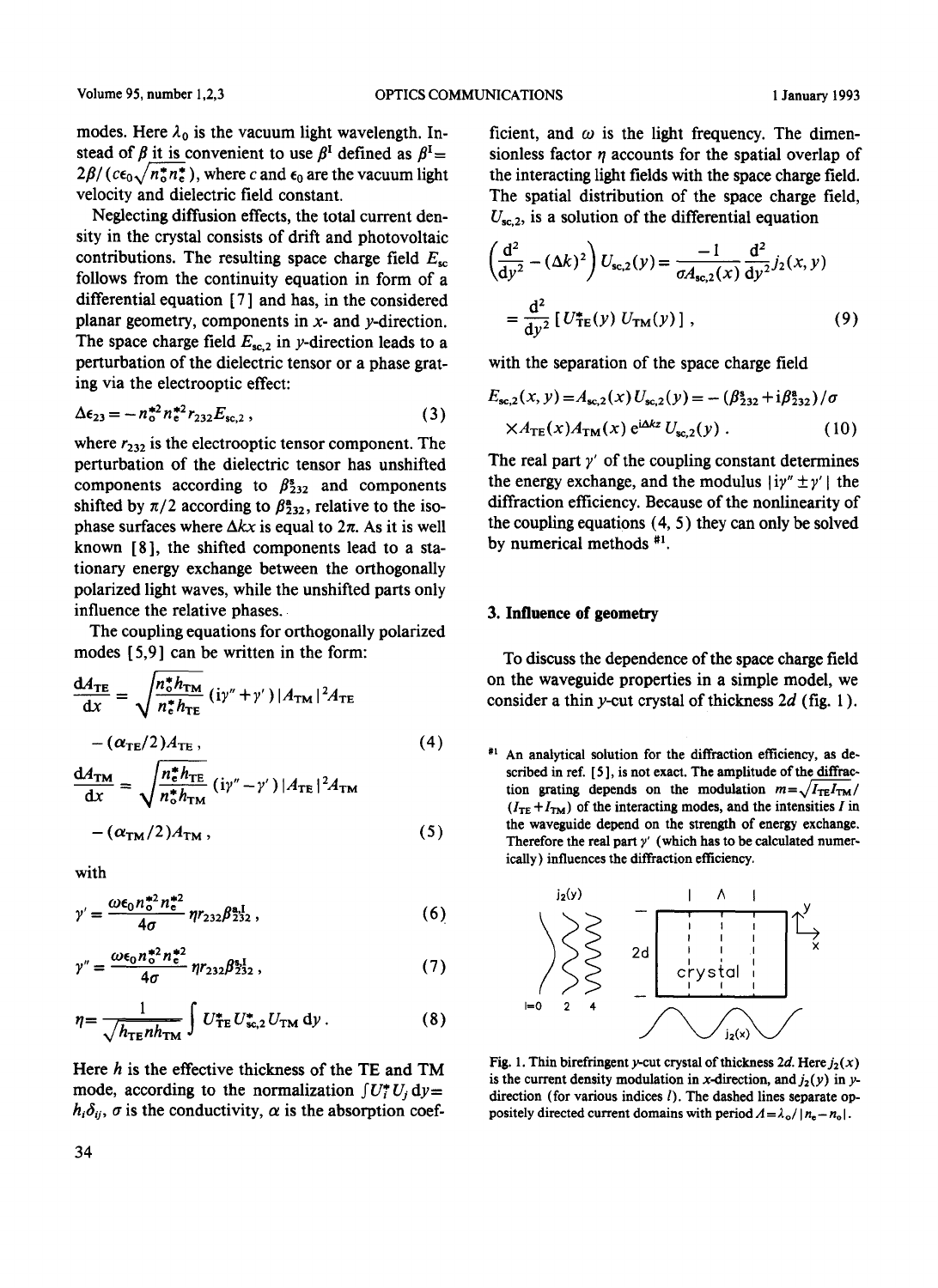The photovoltaic current distribution along the  $\nu$ -axis is given by

$$
j_2(x, y) = j_0 \cos^2(fy) \exp(i\Delta kx) , \qquad (11)
$$

where  $j_0$  is the current amplitude,  $\Delta k = 2\pi/A$ , and  $f = (l+1)\pi/2d$  with  $l = 0, 2, 4, ...$  Instead of the complicated results in ref. [ 7 ], this model enables a simple solution of eq. (9). With the boundary conditions  $E_{\text{sc},2}(y=\pm d)=0$  one obtains

$$
E_{\text{sc},2}(x, y) = \frac{2j_0 f^2}{\sigma [4f^2 + (\Delta k)^2]} \left(1 - 2\cos^2(fy)\right)
$$

$$
-\frac{\cosh(\Delta k y)}{\cosh(\Delta k d)} \exp(i\Delta k z) . \tag{12}
$$

It should be noticed that the maximum of the field is always smaller than  $j_0/\sigma$ .

The amplitude of the space charge field depends on the ratio of grating period  $\Lambda$  and crystal thickness 2d. With decreasing thickness  $2d$ , the amplitude increases and reaches constant values for  $A/2d \gg 1$ . In the case of thick crystals,  $A/2d \ll 1$ , the space charge field vanishes. This is the reason why no coupling of colinearly propagating, orthogonally polarized waves in bulk crystals is observed [ 10 ], when the beamsize is much larger than the grating period  $\Lambda$ . Only if the two copropagating waves form an angle different from zero, they may be coupled.

In  $y$ - and  $z$ -cut strip waveguides, and also in  $y$ -cut planar waveguides, the effective thickness of the waveguiding structure in the direction of the photovoltaic current is comparable to the grating period, which is typically 5-10  $\mu$ m in LiNbO<sub>3</sub>. This leads to a nonvanishing space charge field, and therefore to coupling of orthogonally polarized modes. In planar z-cut waveguides, the amplitude of the space charge field depends on the ratio of grating period  $\Lambda$  and beamsize (aperture) of the excited mode. Usually, the beamsize is much larger than the grating period, thus no or only small mode coupling is expected.

In the case of counterpropagating orthogonally polarized modes, the grating period  $\Lambda$  is of the order of some tens of nanometers  $(A = \lambda_0/(n_0^* + n_s^*))$ . Now  $\Lambda$  is small compared to the thickness of the waveguiding structures, and the space charge field vanishes in strip waveguides and y-cut planar waveguides, too.

Figure 2 shows the spatial dependence of the space



Fig. 2. Spatial distribution of the space charge field  $E_{\alpha/2}(y)$ for  $A = 2d$  and different current modulation frequencies  $f =$  $(l+1)\pi/2d$  (here  $l=0, 2$  and 4).

charge field for current distributions with different index *l*. Here the quotient  $A/2d=1$  and the amplitude  $j_0$  are kept constant. With increasing index  $l$ , there is a higher modulation frequency of the current along the y-axis. Because of the second derivative in eq. (9), this leads to an increased space charge field. If the effective thicknesses of coupled modes are similar, one expects stronger coupling for modes with higher index.

For refractive index profiles of metal-indiffused waveguides (nearly gaussian refractive index profiles), the situation is more complicated. The electric fields of the waveguide modes have to be reconstructed by numerical methods, and no analytical solution of eq. (9) is possible. The photovoltaic tensor elements  $\beta$  are proportional to the concentration of photorefractive filled traps, e.g.  $Fe<sup>2+</sup>$  or Cu<sup>+</sup>, and often these concentrations are not homogeneous over the waveguide depth. In non-step refractive index profiles, the effective thickness of the excited modes increases with increasing mode index. This leads to a reduced space charge field. On the other hand, the higher current modulation frequency for higher modes gives a higher amplitude of the space charge field. One can expect a partial compensation of the two effects described above, when considering the dependence of the space charged field on mode index.

In summary we conclude that there is no or only small mode interaction for counterpropagating light waves. The same is true for colinearly propagating waves in  $z$ -cut waveguides. In  $y$ -cut waveguides,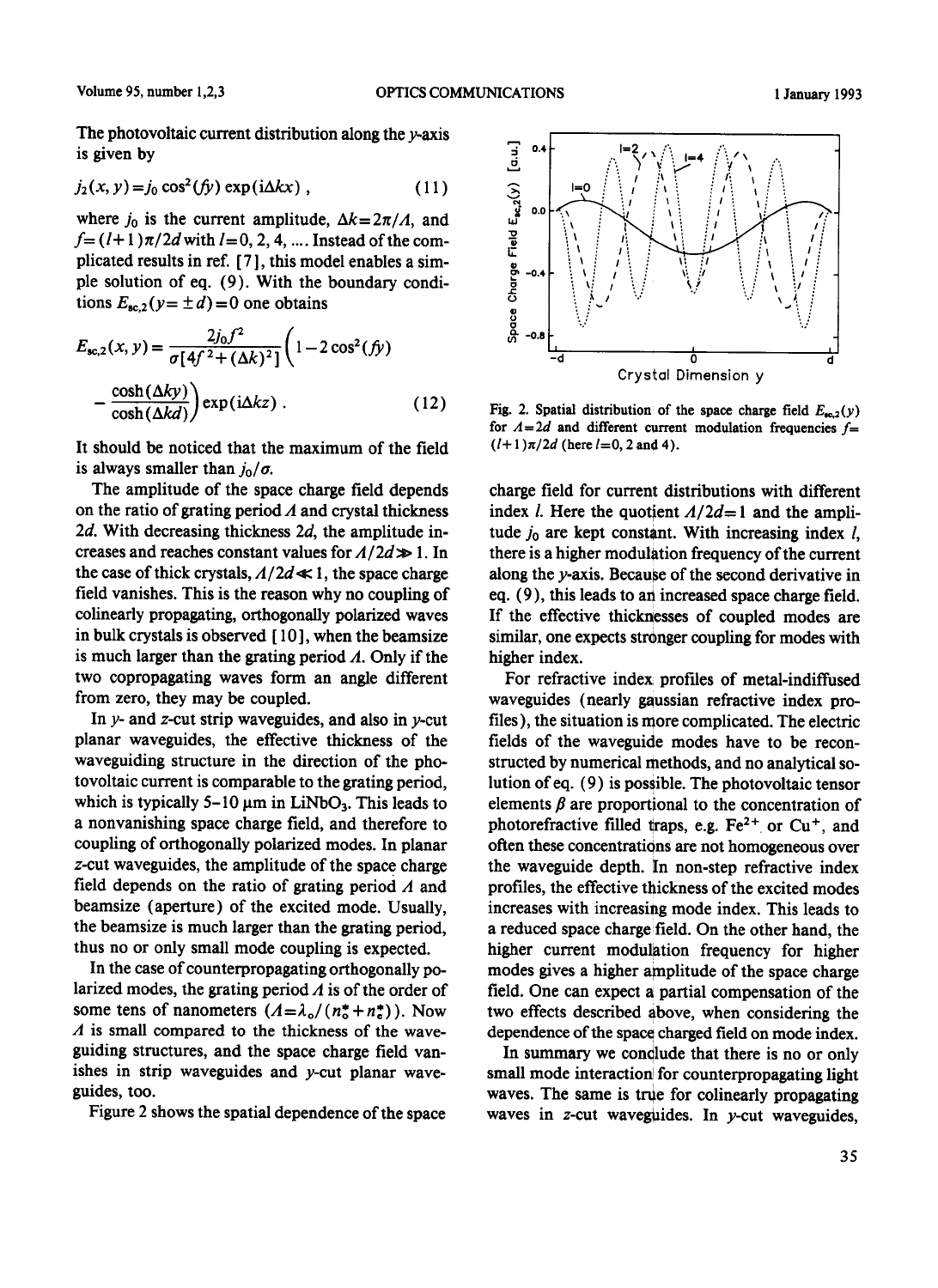however, we expect coupling effects for colinearly propagating waves, but no significant dependence of the coupling strength on mode index.

#### 4. Experimental arrangement

Our waveguides are prepared by titanium-indiffusion (60-160 nm Ti films, annealed 20-80 h at 1000 °C) in nominally pure  $y$ - and z-cut lithium niobate crystals. To reach higher photorefractive sensitivity, iron films (50-80 nm) are indiffused additionally in the same manner as titanium. For comparison, wavegnides with copper doping are fabricated, too. The content of iron and copper, respectively, at the surface of the waveguiding layer is measured by X-ray photoelectron spectroscopy (XPS) to be of the order of several promille. Due to these large concentrations the waveguides exhibit high dark conductivity which considerably exceeds photoconductivity.

The experimental setup is shown in fig. 3. Light of the green line (514.5 nm) of an  $Ar<sup>+</sup>$  ion laser is coupled into two polarization conserving monomode fibers. Two computer controlled rotary states allow the excitation of TE and TM modes independent of each other. Rutil prisms are used to couple radiation into and out of the waveguide with an efficiency of nearly seventy percent.

### **5. Results and discussion**

At first we consider holographic scattering effects, which provide information on coupling direction and spatial dependence of coupling constants; of special interest are the values for copropagating waves. When exciting ordinarily polarized modes in  $y$ - and  $z$ -cut wavcguides, light scattered into extraordinarily polarized modes is amplified. The spatial distribution of the amplified light is different for the two cuts.

For  $y$ -cut waveguides, the maximum of TE-polarizcd light is in the direction of the excited TM mode (fig. 4 ), indicating strong coupling of copropagating waves. In z-cut waveguides, we observe two maxima of TM-polarized amplified light at symmetric angles  $\theta$  (measured in the waveguiding layer relative to the propagation direction of the incoupled TE light), while in propagation direction the intensity of the amplified scattered light and therefore coupling is small (fig. 4). The distributions are determined by the initial straylight, which is strongest in the propagation direction of the excited mode, and by an angle dependent amplification factor. The results for zcut wavcgnides are analogous to those of wide angles anisotropic scattering in volume crystals [ I 1 ], where the amplification factor is zero for copropagating waves and increases with growing scattering angle to a broad maximum at  $\theta \approx 15^{\circ}$  [12]. For these large scattering angles, however, the initial straylight is small. Furthermore, the measured distribution of amplified light is limited because of the small area between prism and waveguide which allows tunneling of light (a typical diameter of this area is 1 mm). This explains qualitatively the position of the maxima at the angles  $\theta \approx \pm 2.5$ °.

The results of holographic scattering are consistent with those of mode coupling experiments, where both, ordinarily and extraordinarily polarized modes, are excited externally. We do not observe any cou-



Fig. 3. Experimental arrangement for coupling measurements of orthogonally polarized waveguide modes. BS: polarizing beamsplitter, *A/2:* 2/2-plate, L: microscope lens, OF: optical fiber, S: shutter, RS: rotary stage and PD: photodetector.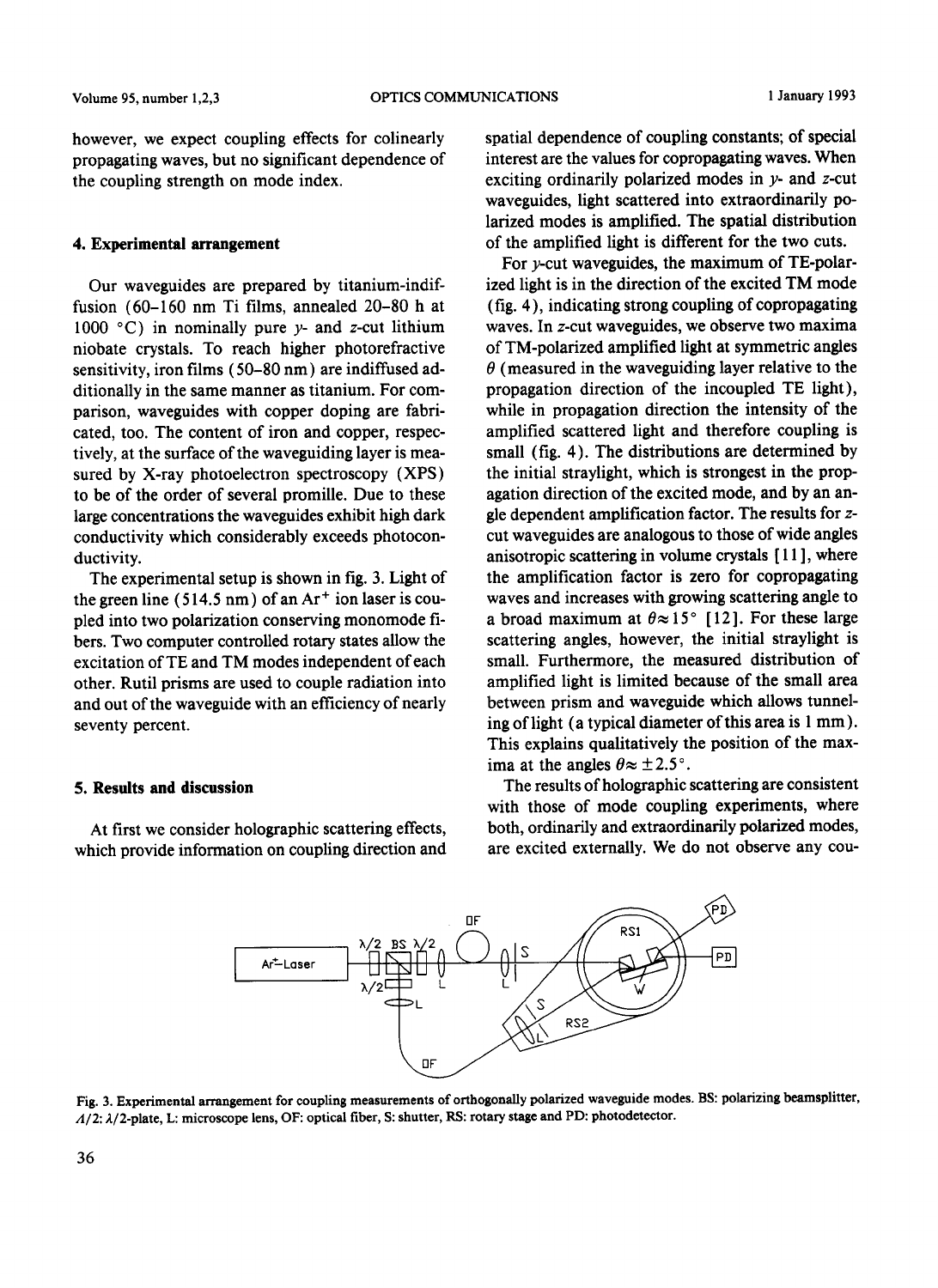

Fig. 4. Spatial distribution of the extraordinary straylight in y-cut and z-cut waveguides for excitation with ordinary light. The angle  $\theta$  is measured in the waveguide layer relative to the propagation direction of the excited beam.

piing of colinearly propagating modes with orthogonal polarization in z-cut waveguides for beam diameters up to  $0.3$  mm. In y-cut waveguides, however, strong coupling with nearly full energy transfer for a few millimeters of propagation length is obtained. Furthermore, no energy exchange between orthogonally polarized counterpropagating beams in  $y$ - and z-cut waveguides is measured.

Figure 5 shows the coupling and diffraction characteristics of the interaction of the  $TE<sub>5</sub>$  and  $TM<sub>5</sub>$ mode copropagating in an iron-doped y-cut waveguide. We observe similar effects for other modes, as the overlap factor  $\eta$  is nearly the same for all mode combinations. At the moment the two beams are switched on  $(t=0)$ , energy is transferred from the TM to the TE mode. After sufficient time the outcoupled power of the two modes reaches stationary values, and at  $t=60$  s one of the beams is switched off. Light is now diffracted, and the written grating decays. While the power of the light transferred from the TE to the TM mode decreases to zero, there remains always some power in the TE mode when the



Fig. 5. Output power of TE ( $\bigcirc$ ) and TM mode ( $\bigcirc$ ) in a typical coupling measurement. Up to  $t=60$  s power is transferred from the TM mode to the TE mode. At  $t=60$  s one mode is switched off, and power is diffracted io the orthogonally polarized mode. The dashed lines represent the power in the two modes without energy exchange.

TM mode is diffracted. This is due to coupling of the excited TM mode and TE-polarized straylight, where the straylight is amplified.

When reading the diffraction grating continuously, the decay of the grating is caused by charge redistribution due to dark- and photoconductivity. If TE-polarized read-out light is used, this TE mode and the TM mode, generated by diffraction, write a new grating which is shifted by  $\pi$  with respect to the already recorded grating [ 13 ]. For this reason we observe enhanced erasure: If we use TM-polarized light for read-out, the TM mode and the generated TE mode write a grating which is in phase with the existing one. In this case we observe an increased erasure time.

By inserting the experimental data  $(A(x=0), n^*$ , h,  $\alpha$ , coupling length  $x=x_0$ ,  $\sigma$  and  $\eta$ ) into eqs. (4), (5) and fitting  $\gamma'$  to the measured values of energy exchange, we obtain results for the photovoltaic tensor element  $\beta_{232}^{aI}$ . Here the imaginary part  $\gamma''$  of the coupling constant has no influence.

Now the diffraction grating is assumed to be stationary. To obtain  $|i\gamma'' \pm \gamma'|$ , the x-dependent terms  $A_{\text{TE}}^*A_{\text{TM}}$  and  $A_{\text{TM}}^*A_{\text{TE}}$  in eqs. (4), (5) are kept constant. The start values of these terms are taken from the last fit of  $\gamma'$ . Then the imaginary part  $\gamma''$  is varied, and the equations are inow fitted to the measured values of diffraction efficiency, with either  $A_{TE}(x=0)$ or  $A_{TM}(x=0)$  equal to zero. Then y" is inserted again